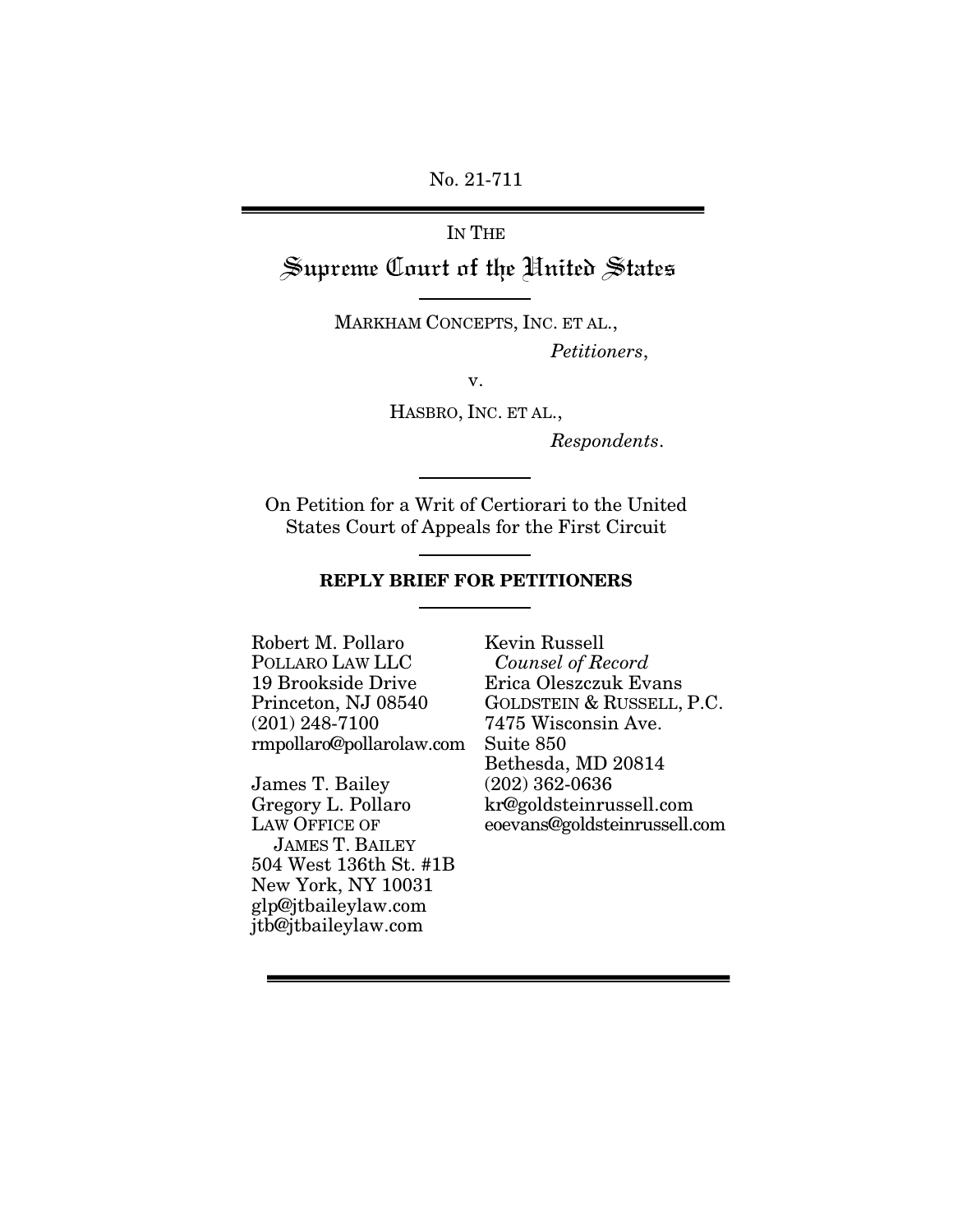# **TABLE OF CONTENTS**

| REPLY BRIEF FOR PETITIONERS 1                 |
|-----------------------------------------------|
| Respondents Offer No Cogent Defense Of<br>Ι.  |
| П.<br>The Instance-And-Expense Test Conflicts |
| A. The Instance-And-Expense Test Is           |
| B. Reid Correctly Interpreted The 1909 Act 5  |
|                                               |
| IV. The Question Presented Is Recurring And   |
| This Case Provides An Appropriate<br>V.       |
|                                               |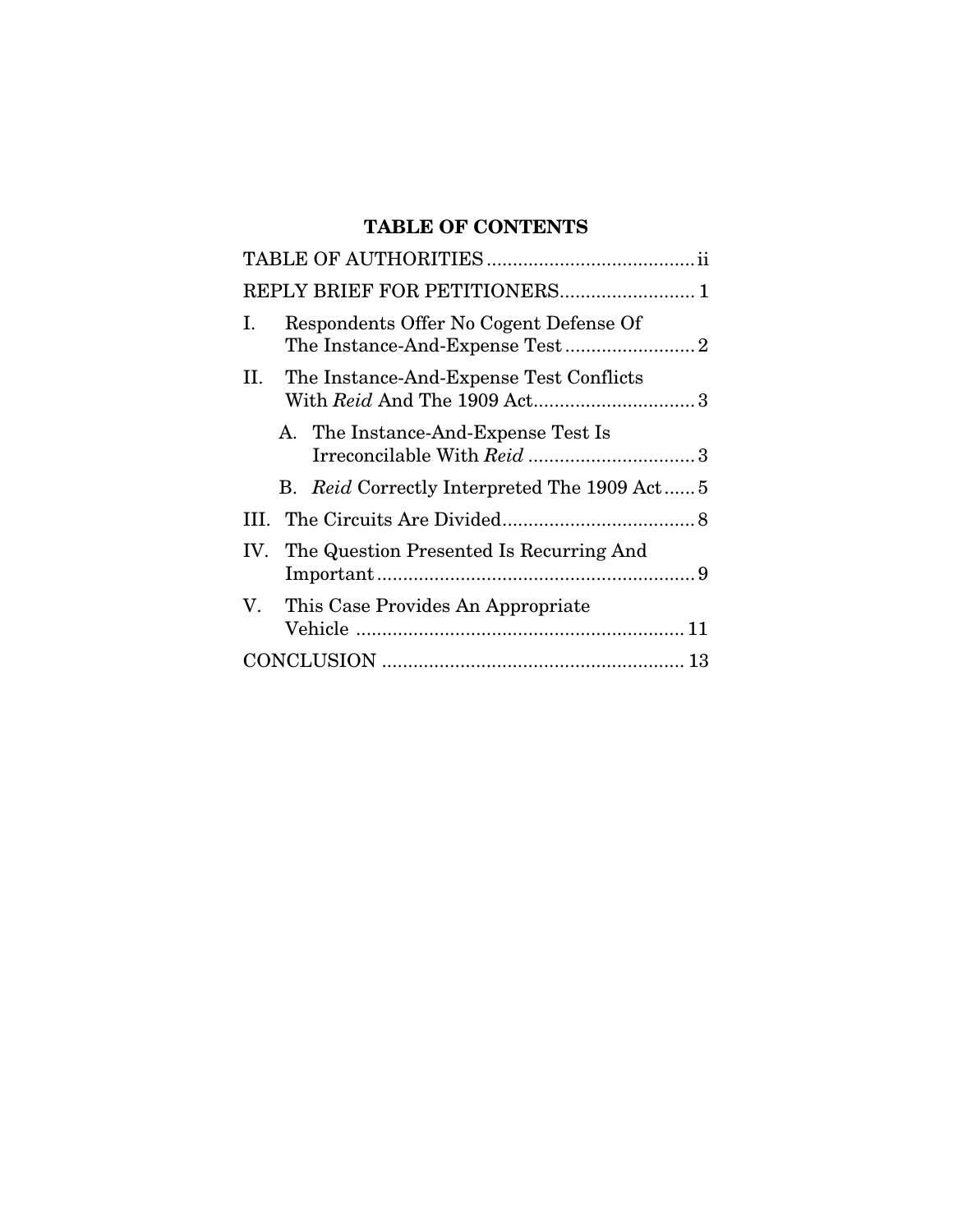# **TABLE OF AUTHORITIES**

# **Cases**

| Andrien v. S. Ocean Cnty. Chamber of Com.,    |
|-----------------------------------------------|
| Browning-Ferris Indus. of Cal., Inc. v. NLRB, |
| Cmty. for Creative Non-Violence v. Reid,      |
| Dielman v. White,                             |
| Garcia-Celestino v. Ruiz Harvesting, Inc.,    |
| Georgia v. Public.Resource.Org., Inc.,        |
| Lawrence v. Dana,                             |
| M.G.B. Homes, Inc. v. Ameron Homes, Inc.,     |
| Murray v. Gelderman,                          |
| Nationwide Mut. Ins. Co. v. Darden,           |
| New Prime Inc. v. Oliveira,                   |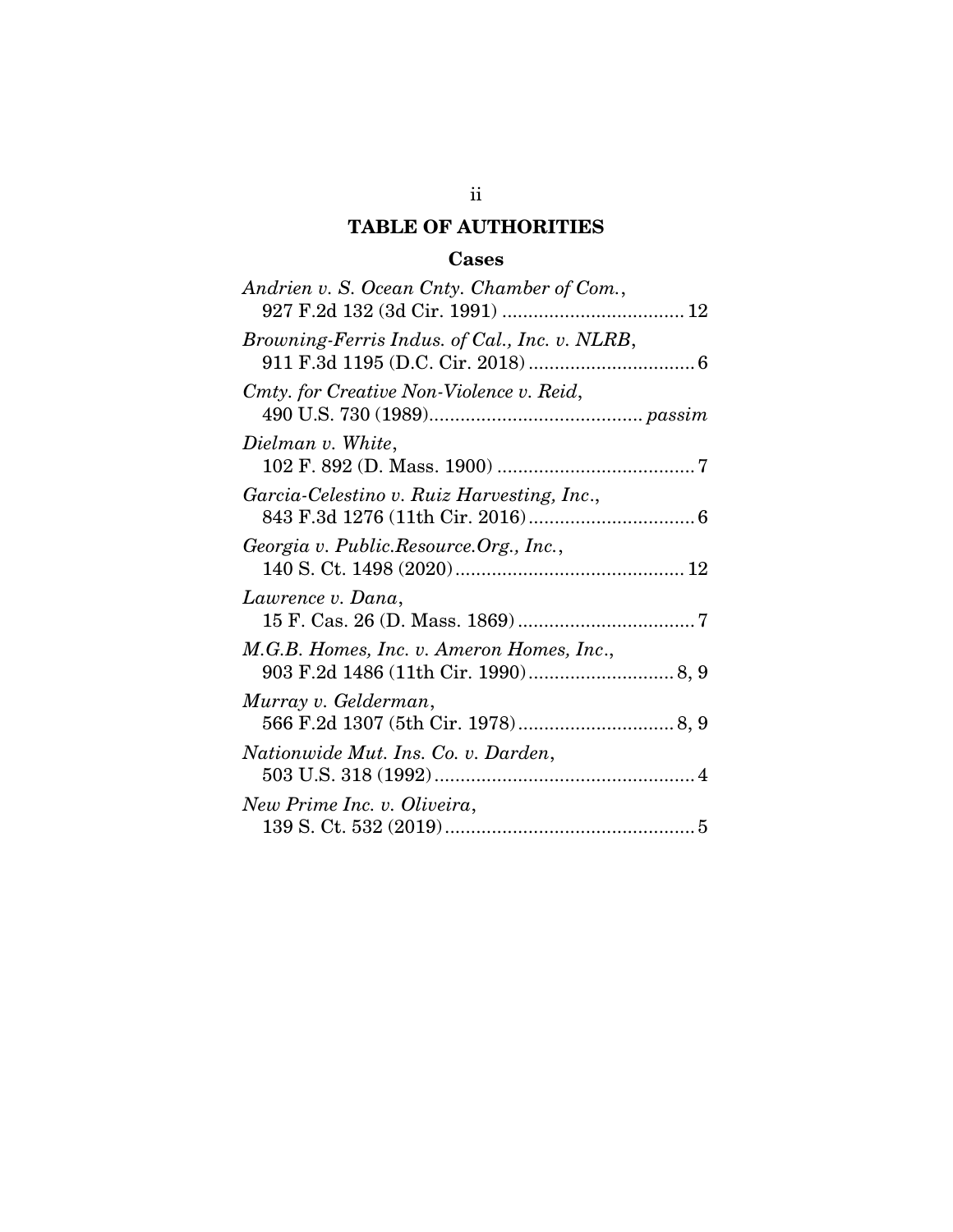# **Statutes**

| Copyright Act of 1909, Pub. L. No. 60-349,             |  |  |
|--------------------------------------------------------|--|--|
| Copyright Act of 1976, Pub. L. No. 94-553,             |  |  |
| Federal Employers' Liability Act, ch. 149,             |  |  |
| <b>Other Authorities</b>                               |  |  |
|                                                        |  |  |
| Restatement (First) of Torts $\S 409 \& \text{cmt. a}$ |  |  |
|                                                        |  |  |

| Antonin Scalia & Bryan A. Garner,       |  |
|-----------------------------------------|--|
| Borge Varmer, 86th Cong., Copyright Law |  |
| Revision Study No. 13: Works Made for   |  |
| Hire and on Commission (Comm. Print)    |  |
|                                         |  |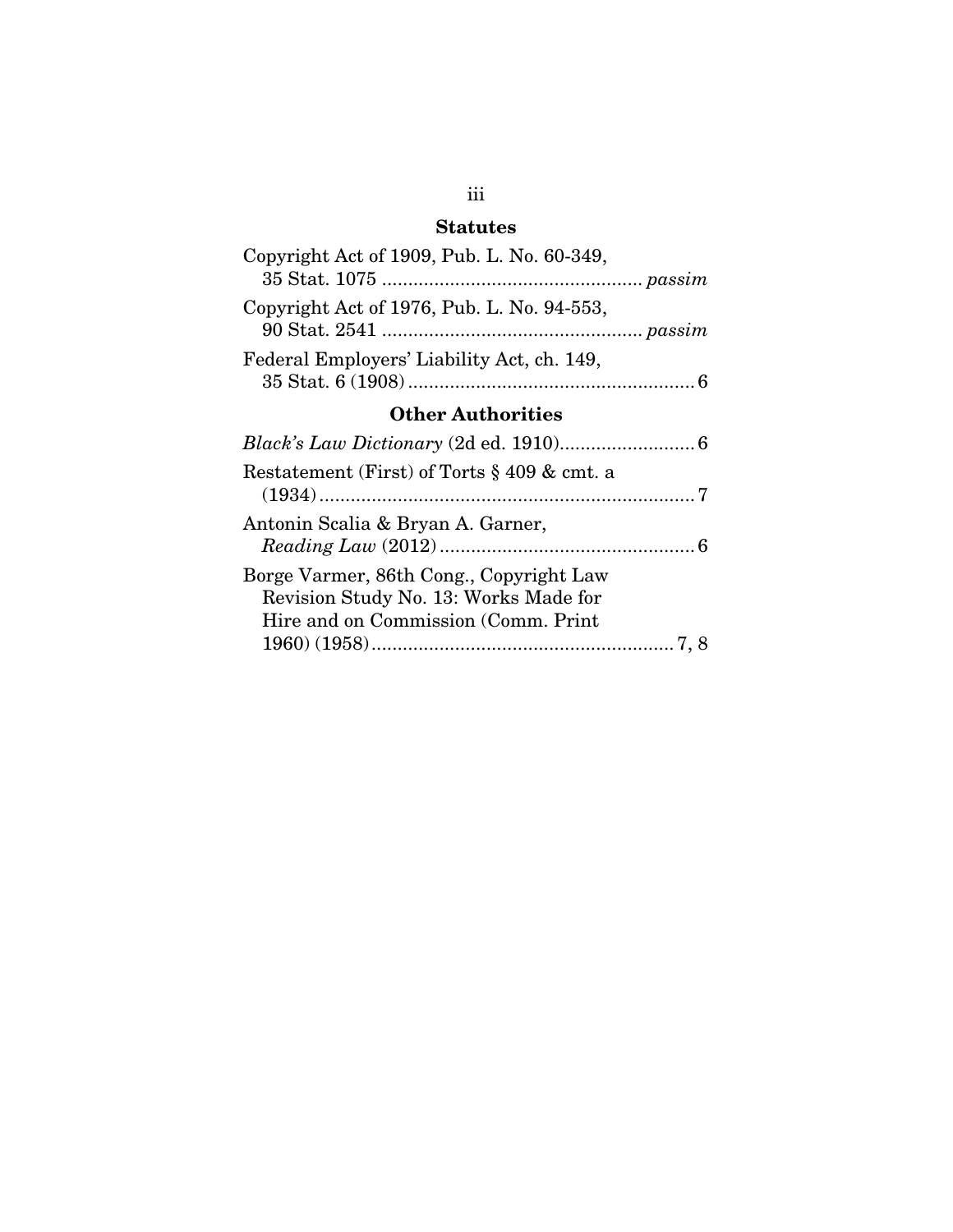#### **REPLY BRIEF FOR PETITIONERS**

The parties seem to agree on this much: the instance-and-expense test presently applied by numerous circuits is wrong. Petitioners argue that it's wrong because "employer" encompasses only common law masters. Respondents, on the other hand, argue that "in 1909 'employer' was widely understood to include those who hired independent contractors as well as employees." Klamer BIO 17; see also Hasbro BIO 12; Linkletter BIO 11. That, however, is not the law in any circuit. Instead, the majority rule extends the work-for-hire doctrine to only a subset of those who commission works from independent contractors, namely those who "provided the impetus for, participated in, or had the power to supervise the creation of the work" and who bore the financial "risk with respect to the work's success." Klamer BIO 8 (citations omitted). Respondents insist that this "focus on the hiring party's right to oversee the work" "regularly" excludes commissioned works. Id. at 29. And amici explain that additional requirements of the instance-and-expense test are vague, inconsistently applied, and unadministrable. See, e.g., PK Br. 4-6.

Respondents do not acknowledge the disconnect between their legal analysis and the test actually applied in the lower courts. And for their part, the majority circuits have never adopted anything like respondents' reasoning. Instead, as the petition explained, the present rule is the product of precedential drift and naked judicial policymaking. Pet. 5-9, 24-25.

The question presented thus cries out for this Court's review. The circuits are either applying the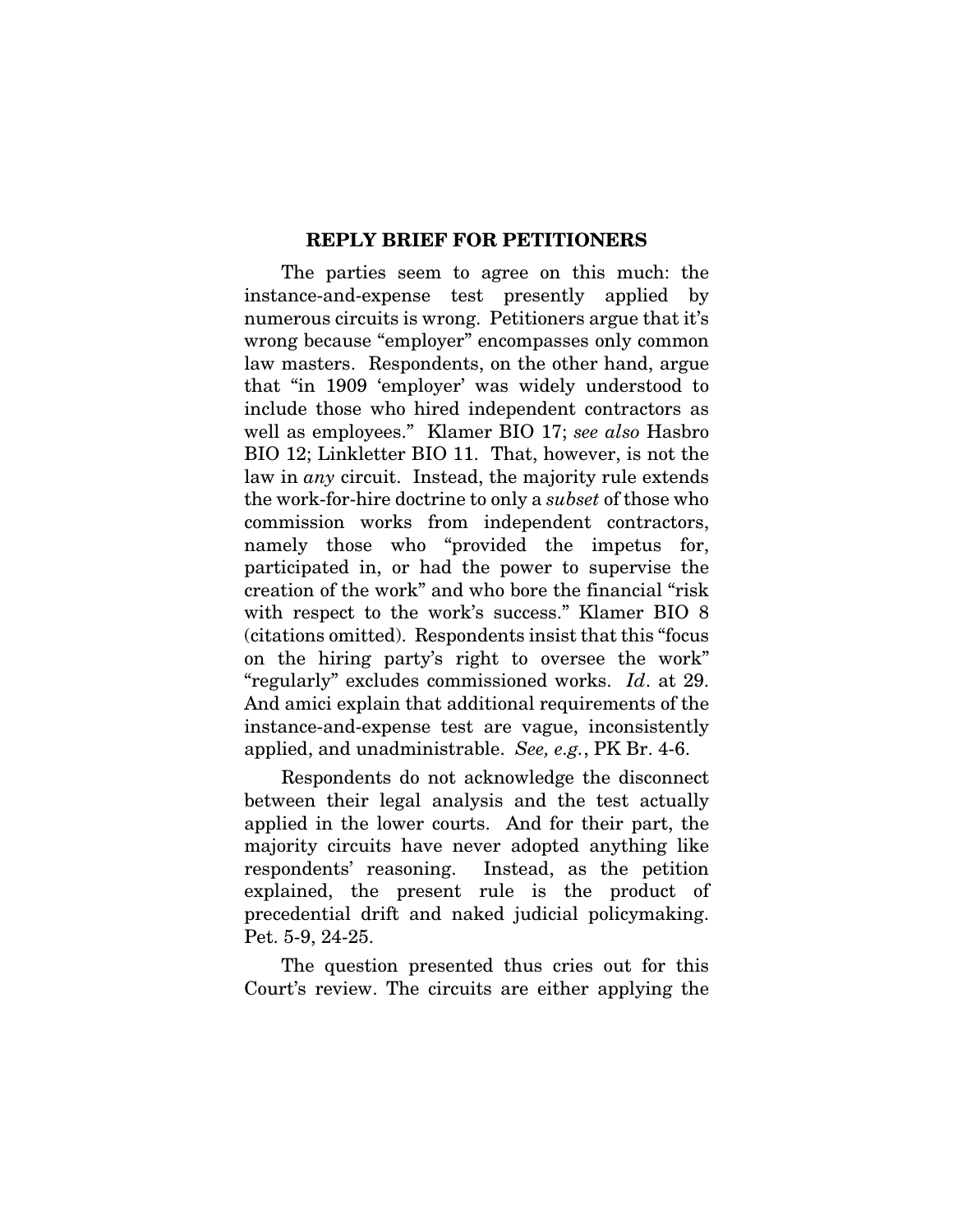work-for-hire doctrine too broadly or too narrowly, for reasons no one can defend. They have further shown no willingness to reconsider the issue absent this Court's intervention. And as the outpouring of amicus support for the petition demonstrates, the question will have recurring significance for creators and those who hire them for decades to come. The petition should be granted.

### **I. Respondents Offer No Cogent Defense Of The Instance-And-Expense Test.**

Four things about respondents' defense of the instance-and-expense test stand out.

First, as noted, it is not a defense of the instanceand-expense test. Respondents say that "employer" "refers to a person who hires either employees or independent contractors." Klamer BIO 18. But the instance-and-expense test asks a materially different question that requires a complex, multi-factored inquiry to whittle down the universe of those whom respondents consider "employers" to a subset awarded copyrights under the work-for-hire doctrine. Indeed, nearly every word in the First Circuit's application of the instance-and-expense test in this case is devoted to matters other than whether Markham was hired as an independent contractor. See Pet. App. 15a-21a.

Second, respondents offer almost no textual or other defense of these additional "instance" and "expense" requirements. Indeed, their arguments would serve just as well in a challenge to those limitations.

Third, because they do not defend the test the majority circuits apply, respondents offer no response to scholars' and amici's showing that, in addition to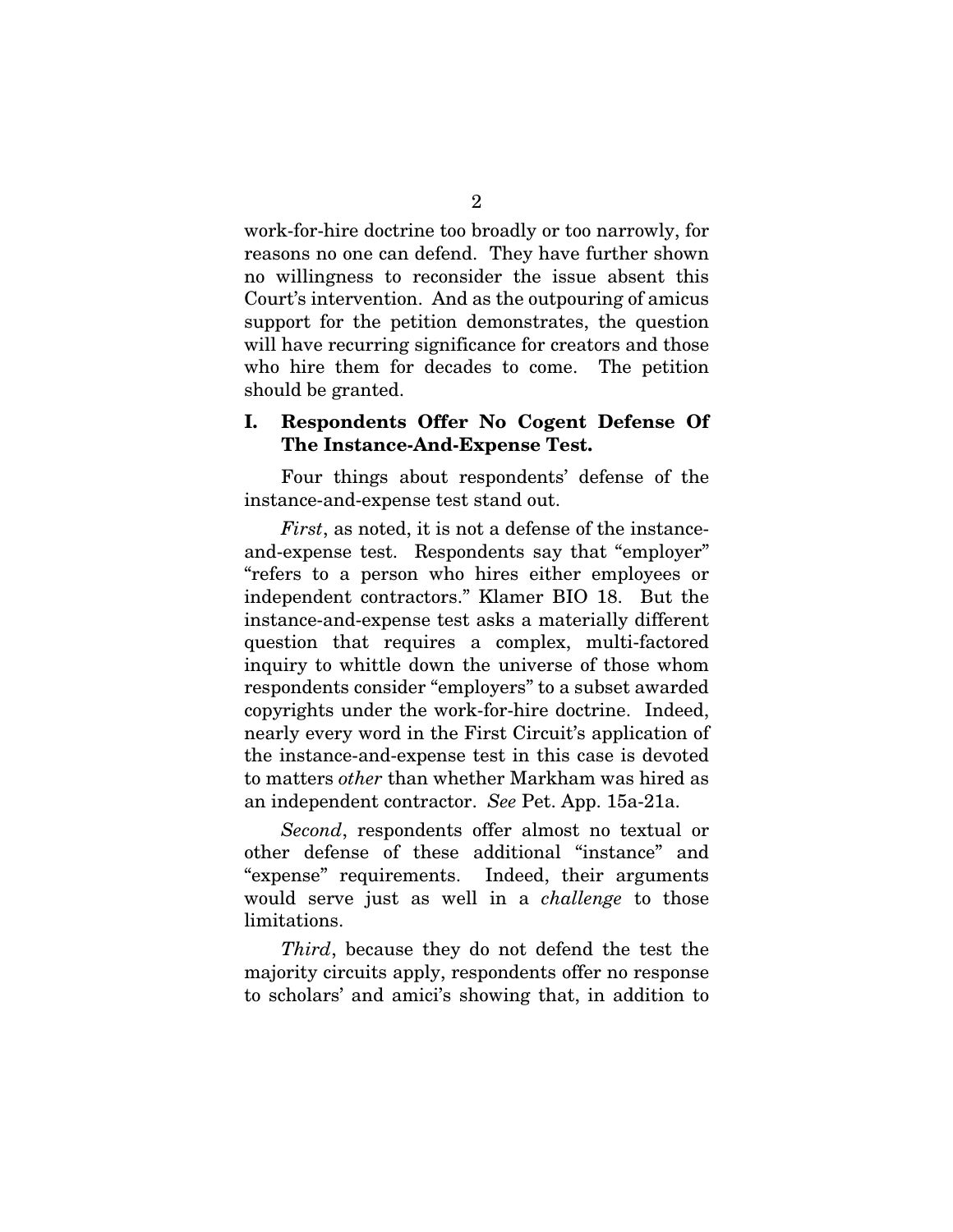lacking legal support, the instance-and-expense test has generated conflict, uncertainty, and inconsistency. SAG-AFTRA Br. 19-21, 23-26; CSEL Br. 7-10; PK Br. 4-6; see also Pet. 16 (citing treatises by Nimmer and Patry).

Fourth, no circuit has embraced respondents' rationales in adopting or retaining the instance-andexpense test. Consequently, no court has tested respondents' textual and historical arguments. Such an important question deserves the careful consideration that, at this point, only this Court can provide.

### **II. The Instance-And-Expense Test Conflicts With** *Reid* **And The 1909 Act.**

Respondents' attempts to reconcile the instanceand-expense test with this Court's decision in Reid and the 1909 Act are unpersuasive.

# **A. The Instance-And-Expense Test Is Irreconcilable With** *Reid***.**

As the petition explained, Community for Creative Non-Violence v. Reid, 490 U.S. 730 (1989), resolved the scope of the work-for-hire doctrine under the 1976 Act by presuming that "Congress intended terms such as 'employee,' 'employer,' and 'scope of employment' to be understood in light of agency law" and then asking whether other aspects of the statute's language, structure, or history overcame that presumption. Id. at 740. As part of the latter investigation, the Court examined the statutory backdrop to the 1976 Act. It explained that for the first 50 years of the 1909 Act's existence, and at the time the 1976 Act was being drafted, lower courts "concluded that the work for hire doctrine . . . referred only to works made by employees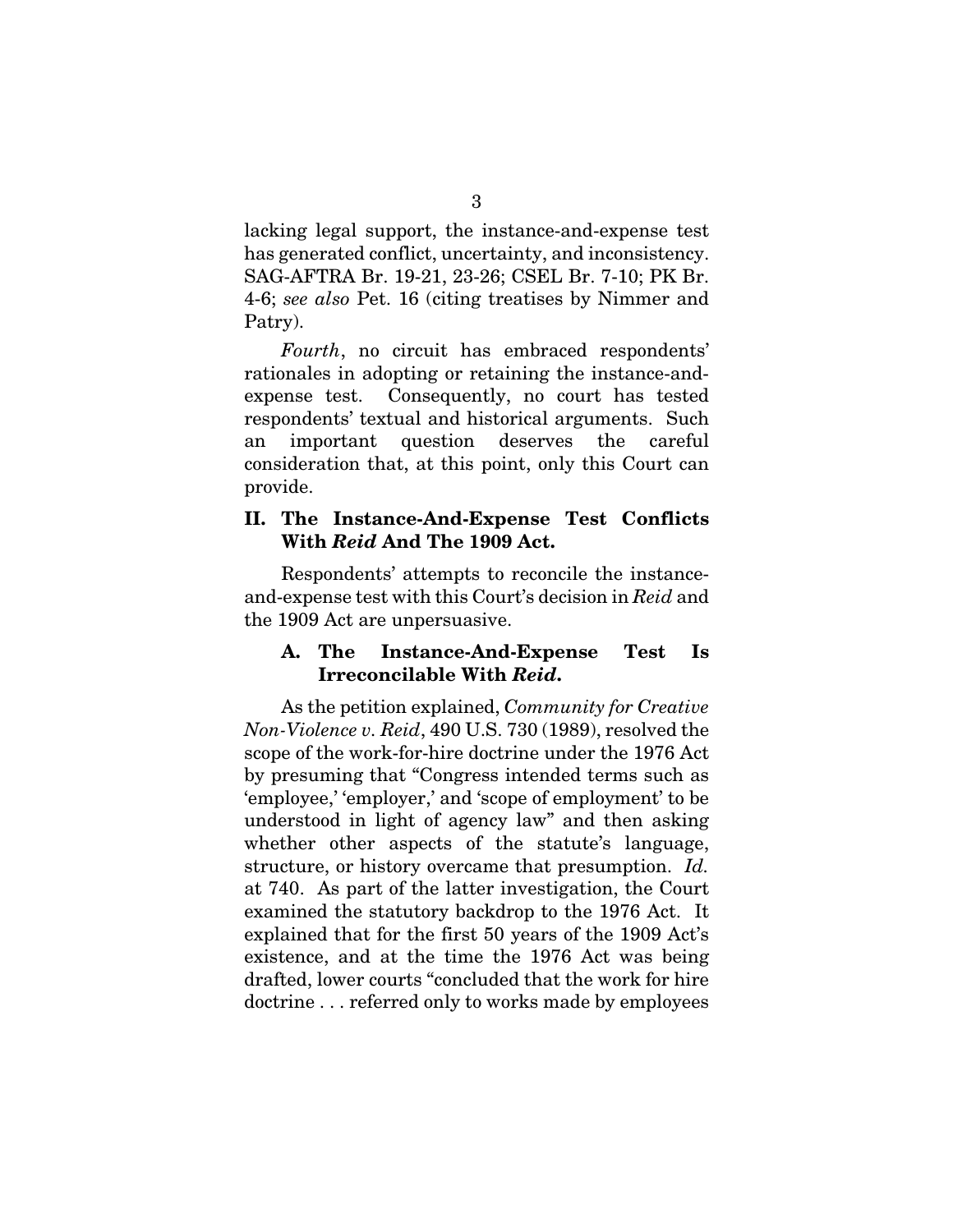in the regular course of their employment" and not to the works of independent contractors. Id. at 744.

Respondents argue that Reid has nothing to say about the question presented here because the only issue before the Court was the meaning of the 1976 Act, which used different language ("employee" instead of "employer") in a different statutory context. But the organizing premise of the Court's decision that Congress generally intends "terms such as 'employee,' 'employer,' and 'scope of employment to be understood in light of agency law," 490 U.S. at 740 applies equally to the 1909 Act. Respondents claim the Court was only saying that when it presumes that Congress intended "employer" to have a common law meaning, it relies on the general common law of agency rather than any particular State's law. Klamer BIO 24. But there would have been no point to including "employer" in the list if the presumption never applied to it.<sup>1</sup>

The Court's understanding of the scope of the 1909 Act was not dicta either. Rather, it was an essential part of the Court's consideration of whether the common-law-meaning presumption was overcome. See 490 U.S. at 743 (the common law "reading of the undefined statutory term finds considerable support in the Act's legislative history"); see also id. at 748 (considering history in rejecting the petitioners'

<sup>1</sup> Respondents emphasize that Reid relied on other aspects of the 1976 Act as well. But as the Court later explained, "[w]hile we supported this reading of the Copyright Act with other observations, the general rule stood as independent authority for the decision." Nationwide Mut. Ins. Co. v. Darden, 503 U.S. 318, 323 (1992).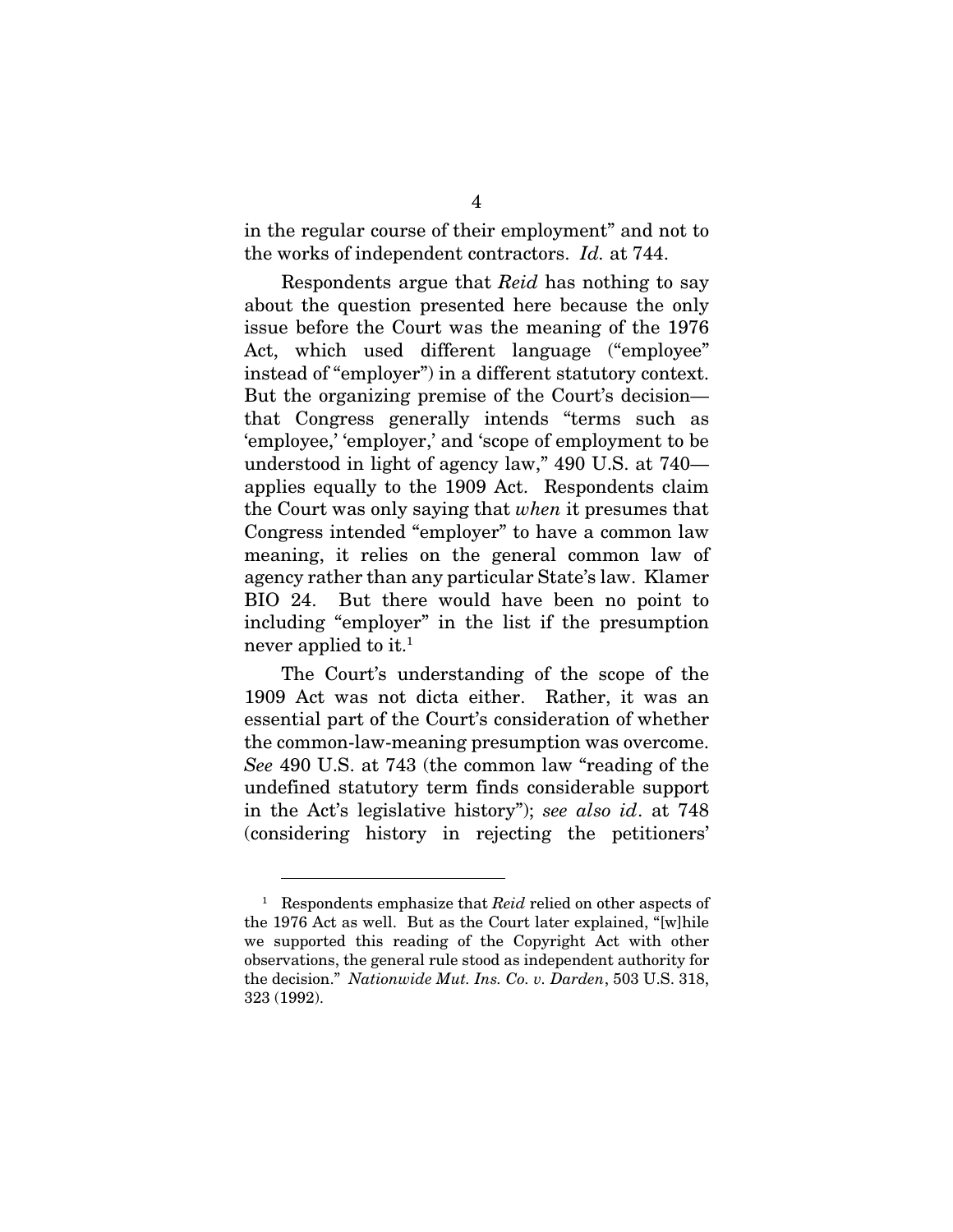argument that the 1976 Act incorporated the instanceand-expense test they claimed was part of the 1909 version of the statute).

Accordingly, the Court was not simply describing the lower courts' initial interpretation of the 1909 Act without endorsing it. Contra Hasbro BIO 10. If the Court had agreed with the Reid petitioners that commissioned works were covered by the 1909 Act, that background would have undermined the presumption of common law meaning, rather than providing it "considerable support." 490 U.S. at 743.

### **B.** *Reid* **Correctly Interpreted The 1909 Act.**

That leaves respondents' claim that Reid was simply wrong about the 1909 Act.

1. Respondents begin with the fair point that the words "employer" and "employee" cannot automatically be equated, citing this Court's decision in New Prime Inc. v. Oliveira, 139 S. Ct. 532 (2019). Klamer BIO 17. But respondents then commit the very error they accuse petitioners of making, claiming that New Prime's construction of "contract of employment" "all but forecloses petitioners' position" on the meaning of the different term "employer." Id. at 18; see also Hasbro BIO 13 (relying on purported definition of "employment").

When they address the actual statutory term, respondents insist that the canon Reid applied to construe "employee" does not apply to "employer" here because in 1909 "employer" could include those who commissioned works from independent contractors. See, e.g., Klamer BIO 17-20, 23. Respondents misunderstand the function of the common-lawmeaning canon. The Court does not apply the canon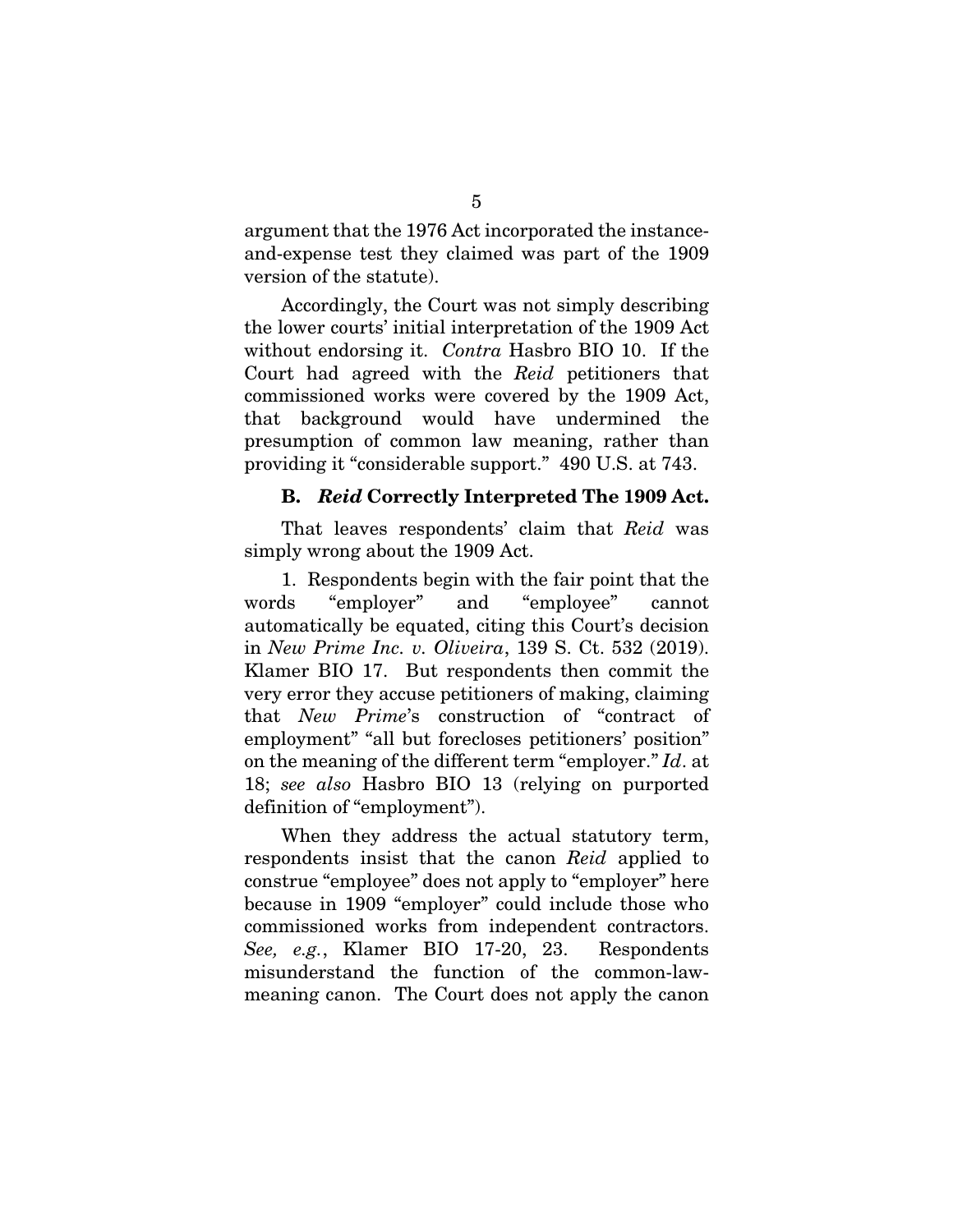because a word like "employee" or "employer" could only refer to a master-servant relationship at the time of the relevant statute. It was clear in Reid, for example, that "employee" *could* encompass independent contractors; otherwise there would have been no point in examining the statute's structure and history to determine if Congress intended that broader meaning. See 490 U.S. at 740-42. The same was true in earlier cases applying the canon. Compare id. at 739-40 (relying on cases construing "employee" in the Federal Employers' Liability Act, ch. 149, 35 Stat. 6 (1908)), with Black's Law Dictionary 421-22 (2d ed. 1910) (defining "employee" broadly). Instead, this "stabilizing canon[]" resolves the recurring ambiguity over which meaning Congress intended and assures a measure of stability and predictability in the law. See Antonin Scalia & Bryan A. Garner, Reading Law 318, 320-21 (2012) (capitalization altered).

It is therefore unsurprising that respondents cite no case restricting the canon to the employee side of the employer-employee relationship. Compare e.g., Browning-Ferris Indus. of Cal., Inc. v. NLRB, 911 F.3d 1195, 1206-07 (D.C. Cir. 2018) (interpreting "employer" using canon); Garcia-Celestino v. Ruiz Harvesting, Inc., 843 F.3d 1276, 1290 (11th Cir. 2016) (same).

Even on its own terms, respondents' argument is unpersuasive because it relies not on courts' interpretation of "employer" as a statutory term, but almost entirely on casual use of the word in describing the test for imputing liability in tort cases. See Klamer BIO 18-20; Hasbro BIO 12-18. Moreover, in that context, nothing turned on the precise meaning of "employer," but rather whether a worker met the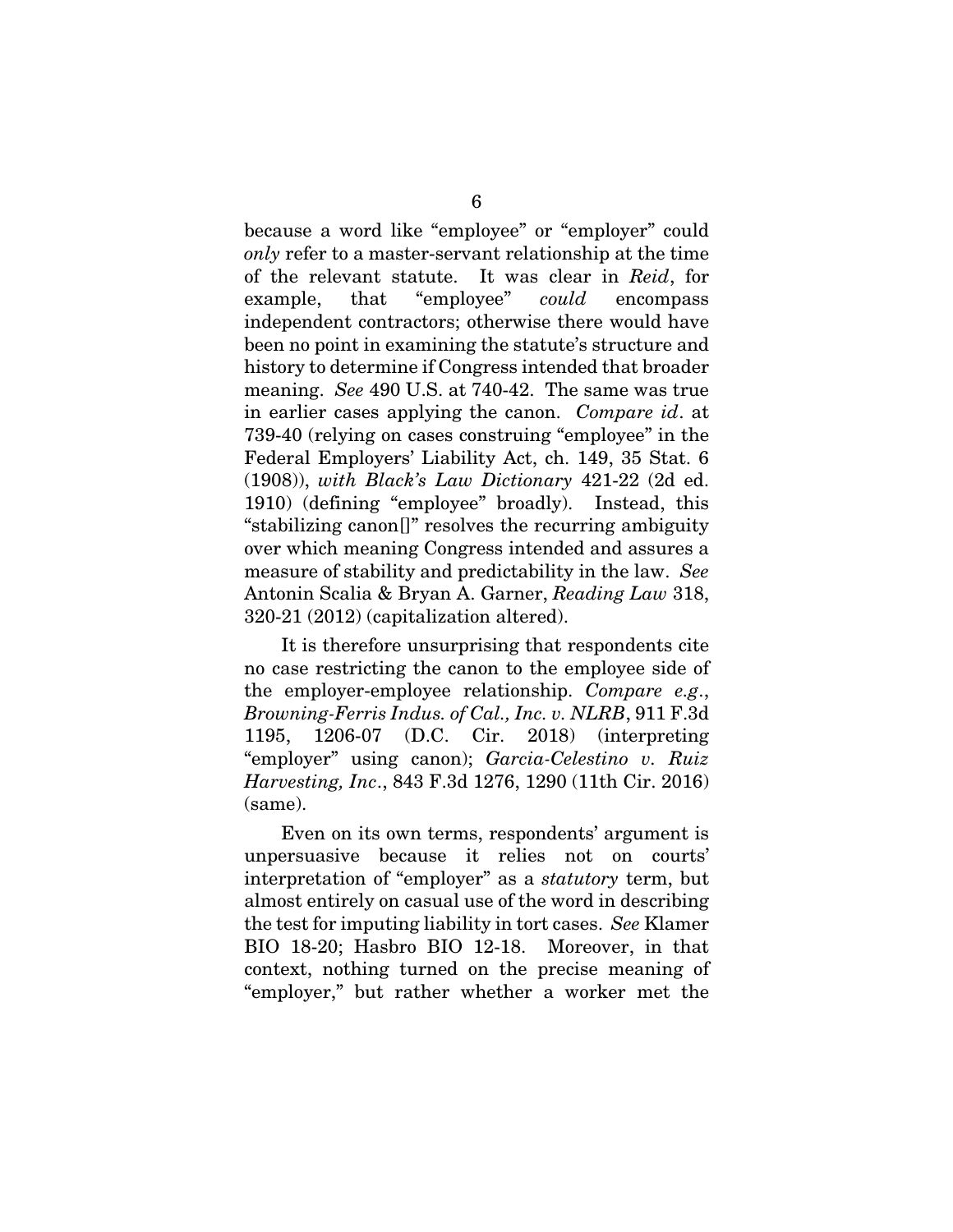common law criteria to be an independent contractor. See, e.g., Restatement (First) of Torts § 409 & cmt. a (1934).

2. Even setting aside the canon, any ambiguity in the word "employee" is resolved by the settled understanding of the scope of the work-for-hire doctrine at the time of the 1909 Act and during the first half century of its application. See Reid, 490 U.S. at 743-44, 748; Pet. 5. Respondents dispute this Court's reading of the history. Klamer BIO 5-7, 20-21. While space constraints preclude a full refutation here, a few points bear emphasis.

First, even if Klamer's citation (at 5, 20) to two trial court decisions could tell the Court anything meaningful about the state of the law prior to the 1909 Act, both decisions held that copyright passed to the commissioning party as a matter of implied contract, not that the copyright vested with the commissioning party as an *author* under the Act. See Dielman v. White, 102 F. 892, 894 (D. Mass. 1900) ("The unrestricted right to produce a work of art thus commissioned is implied in a sale to a nation or a municipality as well as to an individual.") (emphasis added); Lawrence v. Dana, 15 F. Cas. 26, 51 (D. Mass. 1869) (defendant was "entitled to an assignment of the" work).

Second, the principal authority upon which Klamer relies for the early history of 1909 Act cases, the Varmer report,<sup>2</sup> fully supports this Court's reading. Compare Klamer BIO 5-7, with Reid, 490 U.S. at 744

<sup>&</sup>lt;sup>2</sup> Borge Varmer, 86th Cong., Copyright Law Revision Study No. 13: Works Made for Hire and on Commission (Comm. Print 1960) (1958) ("Varmer Report").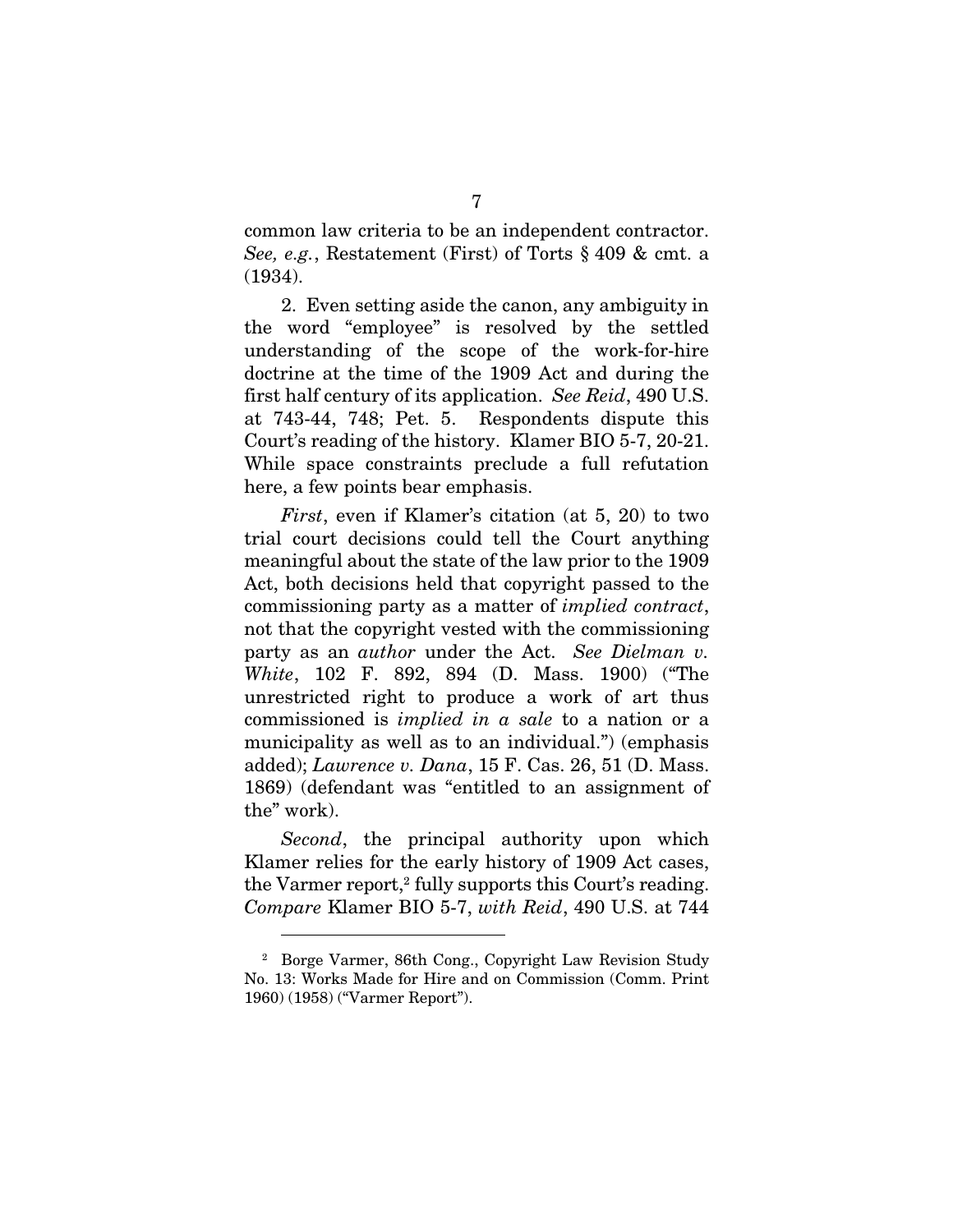& n.10 (relying on Varmer for proposition that early courts treated commissioned works as involving assignments, not an application of the work-for-hire doctrine); see also Varmer Report, supra, at 130 (summarizing review of case law as of 1958: "Hence, it may be concluded that section 26 refers only to works made by salaried employees in the regular course of their employment."); ibid. (explaining that special rule developed for a "portrait or group photographs" under which copyright was *assigned* through an "implied" agreement" or "held in trust" for the commissioning party) (citations omitted); *id.* at 138 ("[O]nly the laws of China and Venezuela provide generally that the copyright in any commissioned work belongs to the person who commissioned it, in the absence of an agreement to the contrary.").

Third, although there is much more to say on the merits, for present purposes it suffices to emphasize again that no court has considered these arguments or engaged in anything approaching the kind of interpretative analysis this Court's precedents require. And unless this Court grants certiorari, it is unlikely any ever will. Pet. 24-27.

### **III. The Circuits Are Divided.**

In denying the circuit conflict, respondents misread M.G.B. Homes, Inc. v. Ameron Homes, Inc., 903 F.2d 1486 (11th Cir. 1990). The Eleventh Circuit's decision is unambiguous: "[w]e hold that Murray [v. Gelderman, 566 F.2d 1307 (5th Cir. 1978)] is no longer valid precedent." 903 F.2d at 1490 (emphasis added). And the only relevant precedent Murray established was to adopt the instance-and-expense test for 1909 Act cases. See Klamer BIO 8.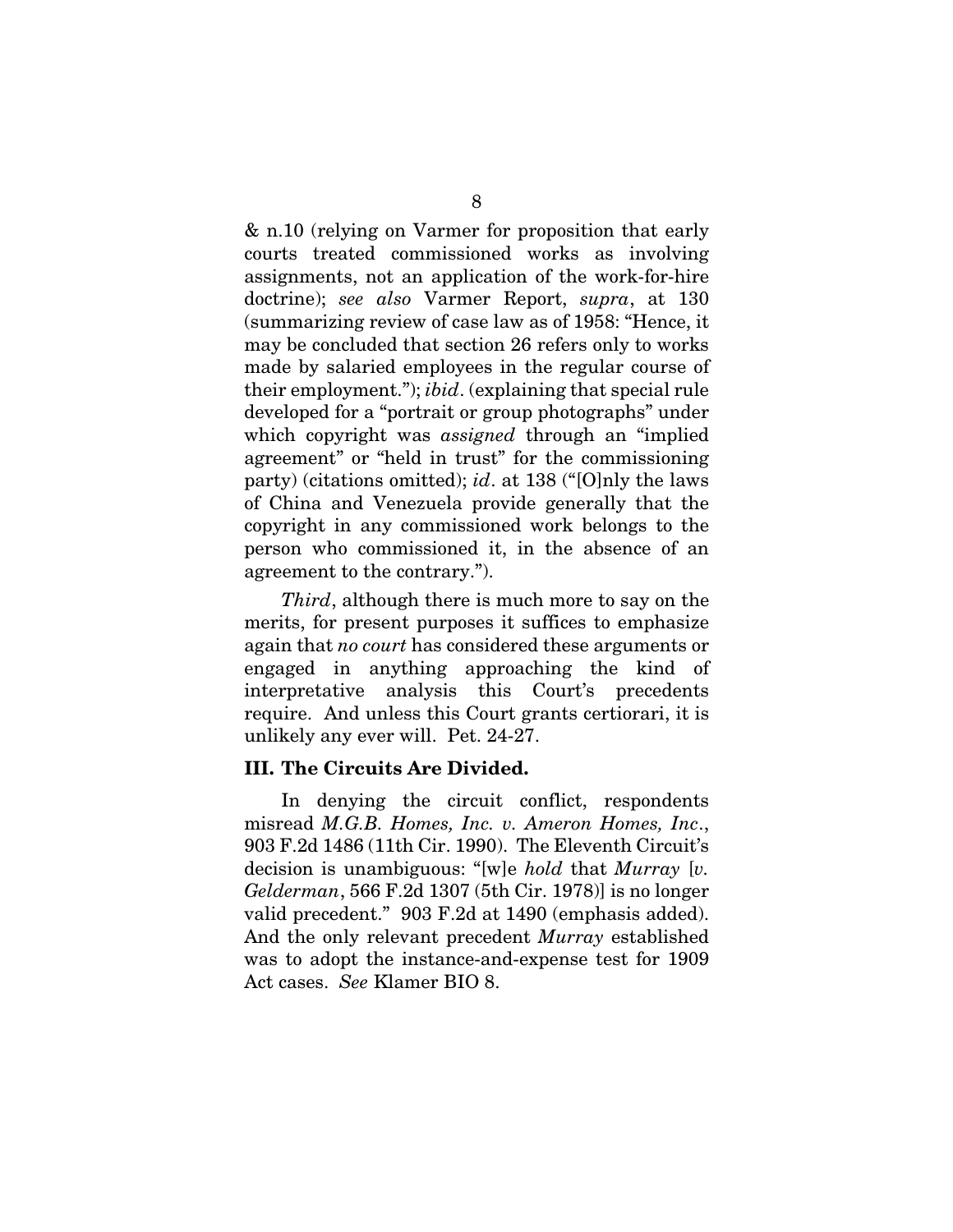Respondents nonetheless say that this open overruling of Murray was dicta (even though it was prefaced by "[w]e hold") because M.G.B. Homes was governed by the 1976 Act. But the district court had applied Murray's interpretation of the 1909 Act to the case. 903 F.2d at 1490. So it was entirely appropriate for the Eleventh Circuit to explain that the district court was wrong on two independent grounds: (1) the 1976 Act included a new provision for which Murray was inapt precedent; and (2) even if *Murray* otherwise applied, its "rationale was rejected" by Reid's interpretation of the 1909 Act in the course of construing the 1976 Act. Ibid. That is an alternative holding, not dicta, and binds future courts. Pet. 24. Notably, respondents cite no subsequent decision from any Eleventh Circuit court applying the instance-andexpense test in a 1909 Act case.

### **IV. The Question Presented Is Recurring And Important.**

Although respondents argue that the question presented is of limited and diminishing importance, they insist in the next breath that the Court should leave the status quo in place lest it "throw so many transactions into disarray." Klamer BIO 30. Both cannot be true, and neither is.

Respondents do not dispute that the 1909 Act controls ownership of often immensely valuable copyrights in thousands of works whose copyrights will run for decades to come. See, e.g., William Morris Br. 5-11. They further provide no basis to dispute amici's explanation that the work-for-hire doctrine plays a critical role in ownership disputes regarding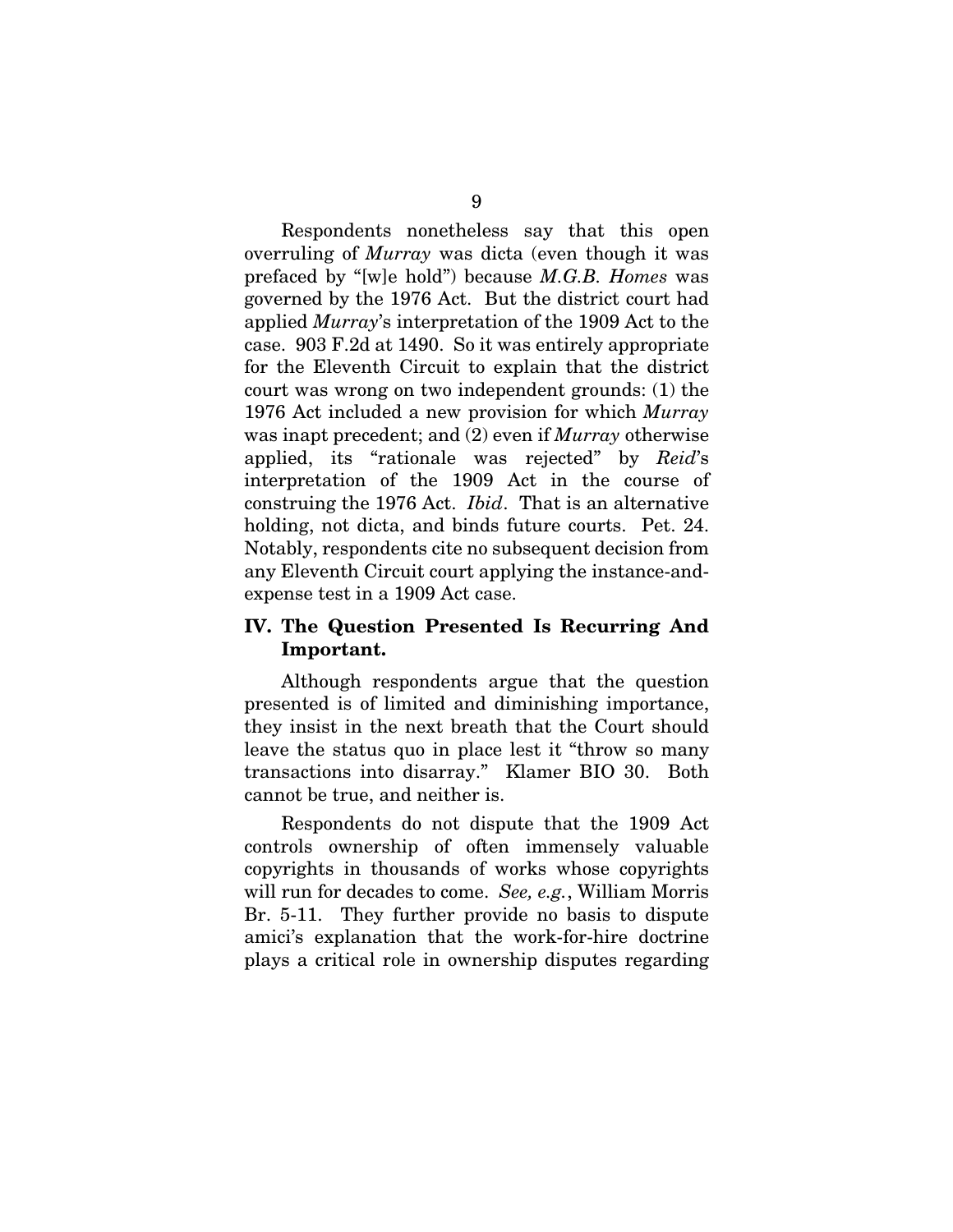many of those works, particularly in the entertainment industry. See id. at 9-11; PK Br. 9-17.

 Instead, respondents principally argue there is a "limited window to exercise termination rights." Klamer BIO 27-28. But respondents acknowledge that the termination window will not close for another decade and a half. Ibid. They imply that few cases will be filed during that time because all must involve copyrights secured within a five-year window which now begins in 1963. *Ibid*. But that rolling five-year window has consistently generated more than a thousand termination claims every year. See PK Br. 8. And while it is not possible to quantify how many of those terminations involve commissioned works, respondents do not dispute that commissions are common in many sectors, as the recent suits regarding ownership of some of Marvel's most iconic characters, and the litigation in this case, illustrate. Lieber Br. 1-2, 22-23.

Respondents point to the purported scarcity of litigated cases under the instance-and-expense test. But they disregard that under the present regime, asserting termination rights for commissioned works is frequently hopeless and always expensive, given the indeterminate, fact-intensive nature of the instanceand-expense test. See SAG-AFTRA Br. 19-21, 23-26; CSEL Br. 7-10. Respondents' focus on litigation also ignores that the vast majority of termination claims are resolved through negotiation, a context in which the answer to the question presented is no less important.

Finally, the work-for-hire doctrine is not limited to termination disputes. It also determines who owns a copyright in the first place, an important and distinct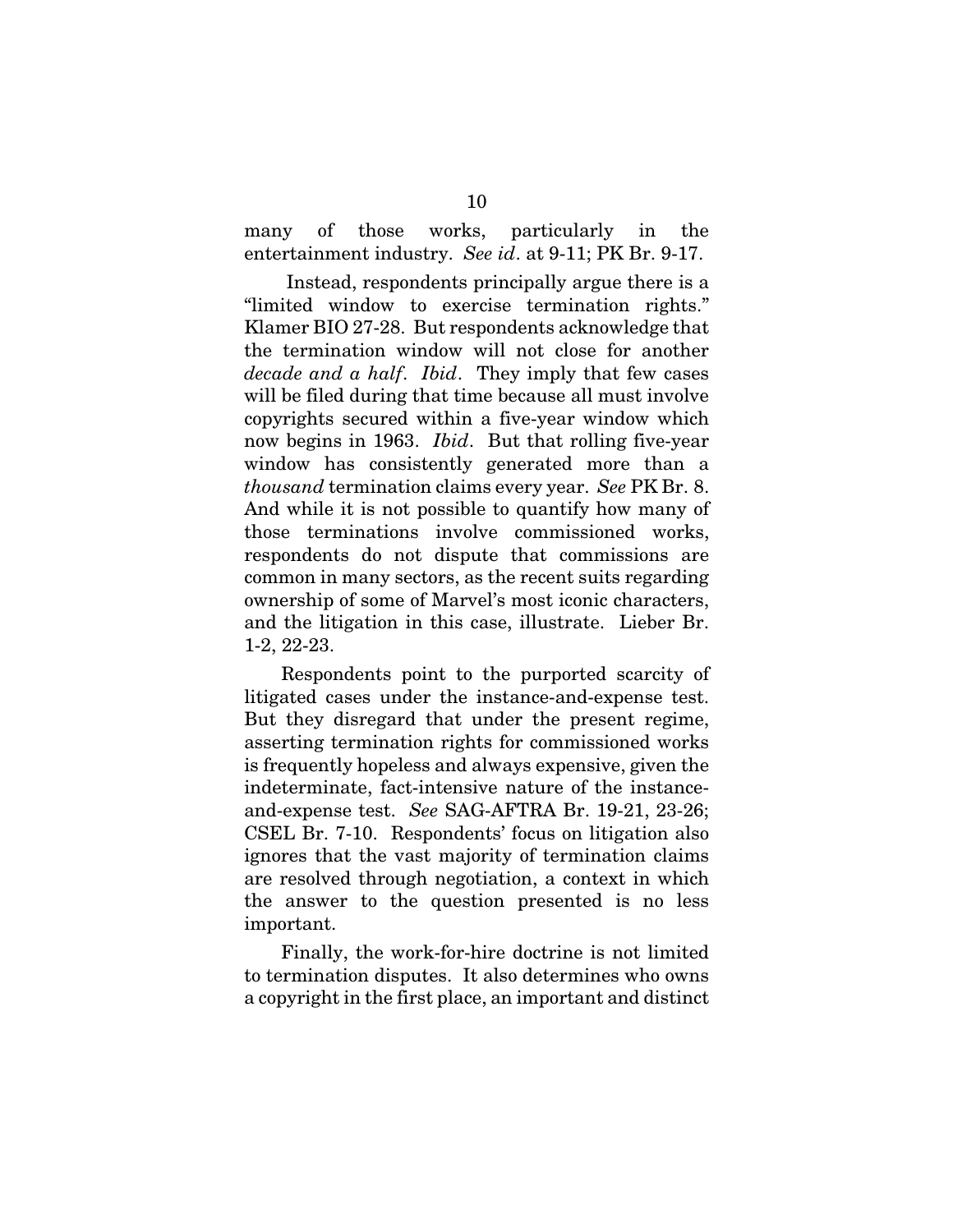issue raised in this case. See Dist. Ct. Doc. 127 (Third Am. Compl.)  $\P$  1(a). That question presented can continue to arise in that context well into the 2070s. Pet. 12-13.

Respondents' invocation of reliance interests is also no ground to deny review. Reid, for example, rejected work-for-hire rules more than a decade into the 1976 Act. See 490 U.S. at 738-39. And as this case illustrates, the instance-and-expense test applies to works that predate the relevant circuit's adoption of that rule (which can be well past the 1960s and 1970s, contra Hasbro BIO 32). Here, for example, the work was created in 1960, at a time when no court had applied the work-for-hire doctrine to commissioned works, but the case was resolved in respondents' favor on the basis of a First Circuit decision adopting the instance-and-expense test in 1993. See Pet. App. 5a, 11a-12a.

### **V. This Case Provides An Appropriate Vehicle.**

The Linkletter respondents—but notably no others—argue the case is a poor vehicle because petitioners would ultimately lose even under the Reid rule. Linkletter BIO 7-10. Because Markham was assisted by his own employees, they argue, the Game was still a work for hire. As a result, they insist, Markham would have no termination rights even if his contribution was not a work-for-hire. Id. at 8-9.

That argument assumes that so long as *anyone* who contributed to a work did so as an employee, *none* of the co-authors can exercise termination rights, even those whose work was not for hire. Neither the district court nor the First Circuit addressed that claim, and the Linkletters cite no case ever accepting it. See Pet.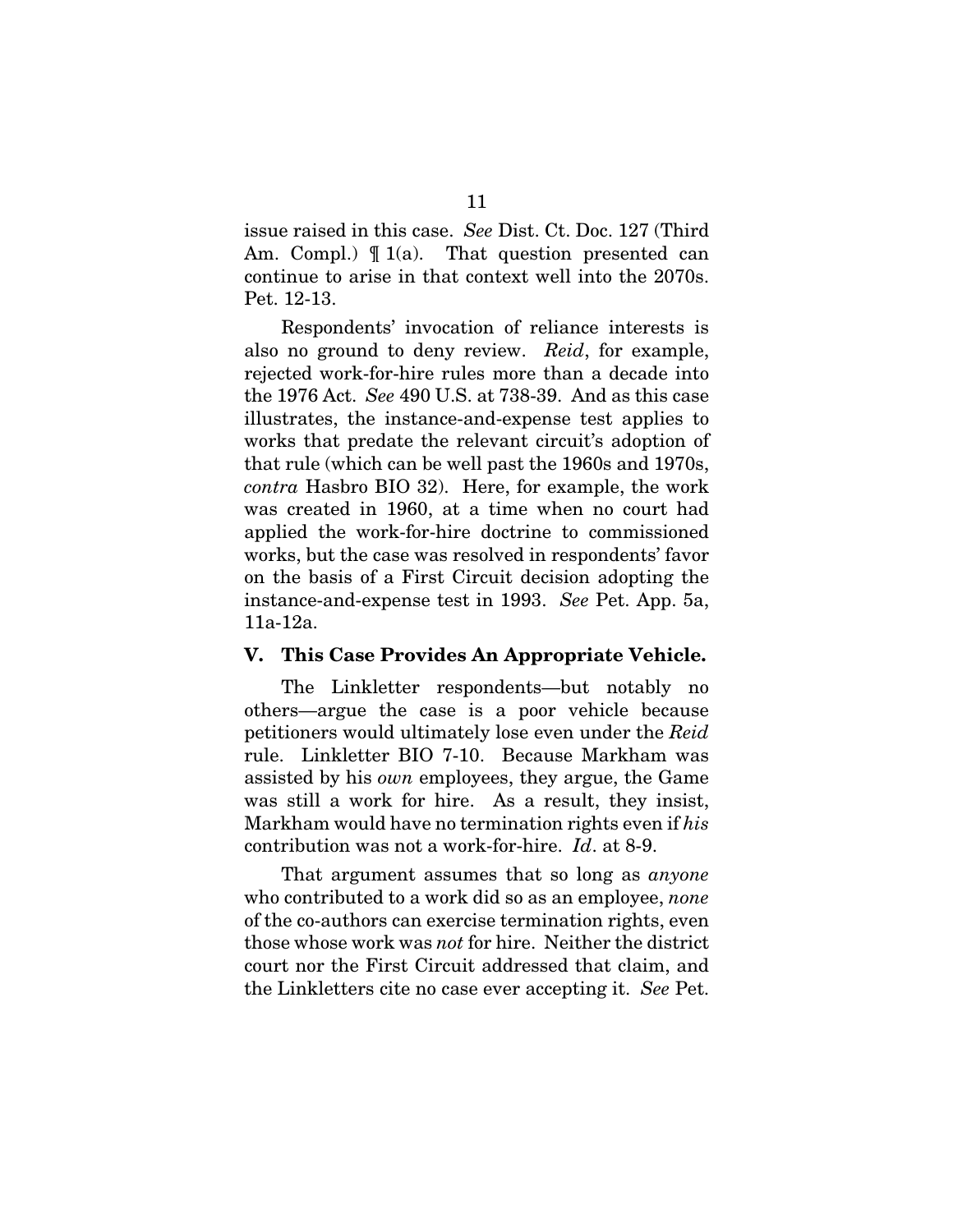App. 22a; Linkletter BIO 7-10. The existence of a novel, unresolved alternative ground for affirmance is no basis to deny review of an otherwise certworthy question. See, e.g., Georgia v. Public.Resource.Org., Inc., 140 S. Ct. 1498, 1513 (2020) (granting certiorari to decide whether legal annotations were copyrightable despite potential alternative fair use defense).

Finally, to the extent the Linkletters imply (at 9) that the district court found that Markham was not even a co-author of the work, they distort the opinion and the record. While the court did not need to resolve Markham's authorship claim given the court's workfor-hire holding, it nonetheless acknowledged that at the very least Markham was part of the "collective" authorship of a "the rules," which where a "major component" of the game beyond the box and game board design. Pet. App. 29a.3

<sup>3</sup> That Markham's then-wife Sue Markham "memorialized" the rules "in what became the prototype's rulebook," Pet. App. 4a, does not make her the author of the rules for copyright purposes. See, e.g., Andrien v. S. Ocean Cnty. Chamber of Com., 927 F.2d 132, 134-35 (3d Cir. 1991).